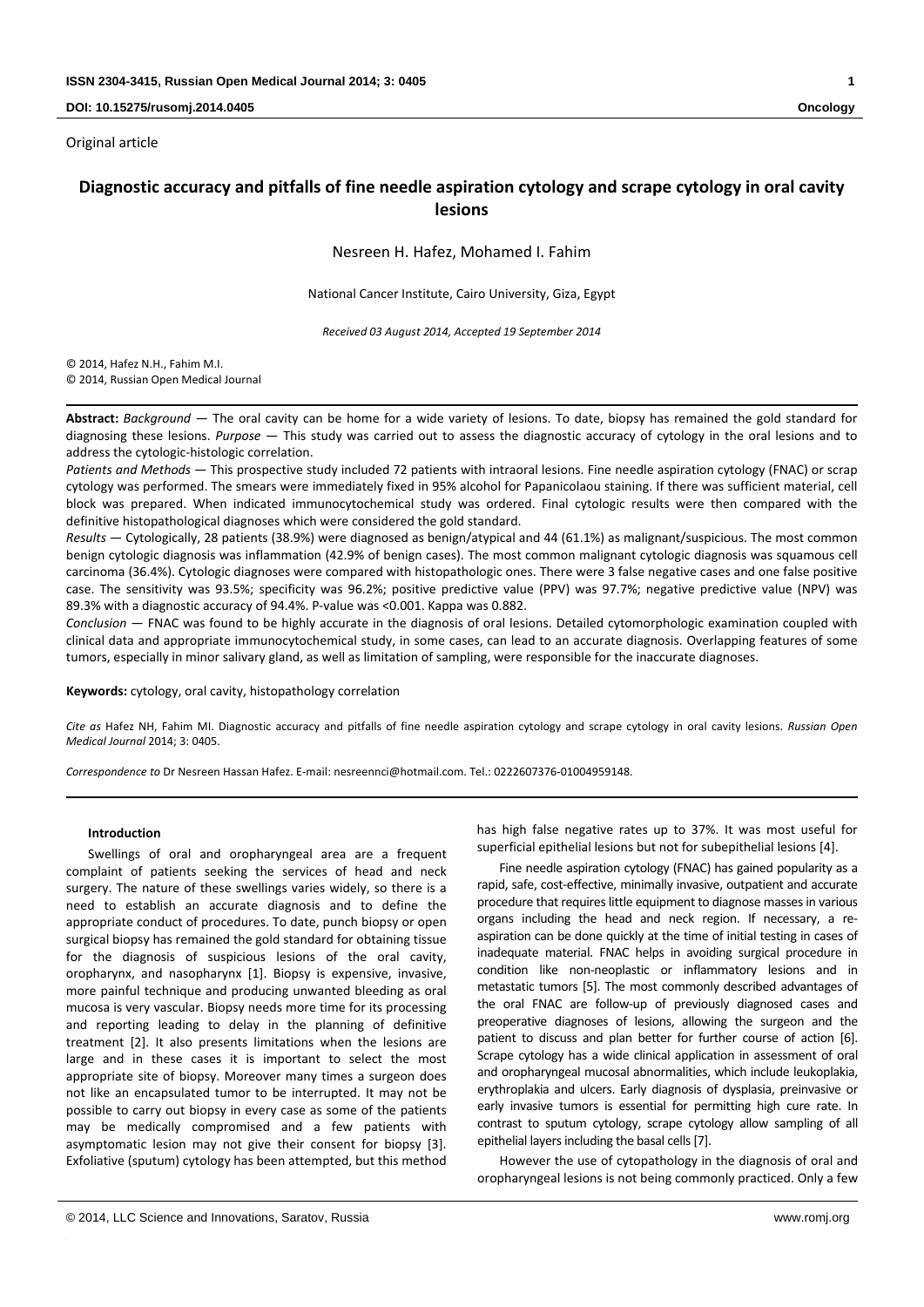previous studies addressed its accuracy [3, 5]. Diversity of lesions, difficulties in reaching and aspirating them and the difficulty involved in fixing the lesion, make the cytological diagnosis of oral/oropharyngeal lesions difficult [8].

The aim of this study was planned to assess the efficacy of cytological procedure to accurately diagnose intraoral lesions and to address the cytologic‐histologic correlation, with emphasis on diagnostically difficult cases in order to avoid diagnostic pitfalls.

# **Material and Methods**

This prospective study included 72 patients presented with definitive oral masses, leukoplakia or ulcers. The cases were referred from Surgical Oncology department to Cytology unit, Pathology department, National Cancer Institute, Cairo University, in the period from September 2010 to May 2013.

The data regarding age, sex, site, nature of the lesions and any associated local or systemic symptoms were recorded from the patients at the time of the procedure and from their files.

The frosted end of the slides was labeled with the patient's first name and the cytology number in pencil. For oral mases, FNAC was carried out by intraoral or extraoral approach in sitting position with head support using 23‐gauge disposable needle attached to a 5‐ml plastic syringe without local anesthesia. In some cases, assistant doctor used a tongue depressor to enable better visualization of the lesion. After trying to fix the mass, the needle was inserted into the lesion or into the indurated edge of the ulcer followed by aspiration from different portions of the mass by altering the direction of the needle inside the mass while a steady suction was applied to the piston and by giving two passes. The cytological materials were immediately spread on the glass slides. At least two smears were prepared from each lesion. For leukoplakia, the center of the lesion was chosen for firm scrapping and for ulcers without indurated base or edge, the superficial necrotic surface was removed from the ulcers prior to scraping; firm scraping was done with the edge of tongue depressor. Quick spreading of the collected material on the glass slides was performed. On‐site immediate evaluation for the adequacy of all smears was carried out using May‐Grünwald Geimsa (MGG) stain on one slide. The remained slides were immediately fixed in 95% ethyl alcohol. When the smear was regarded as unsatisfactory, after immediate microscopic examination, the procedure was repeated whenever possible.

Inadequate smears, that we could not re‐aspirate them again due to the tiny size, were excluded from the study. Patients who had not returned back for further histopathological examination or refusing cytology/biopsy were also excluded. All patients gave their consents to participate to this study.

The puncture or scraping sites were covered with gauze and firm pressure was applied to stop bleeding and prevent hematoma formation. No major complications were reported but only prolonged bleeding was observed in few cases. Firm compression for more time was needed after the procedure. Gag reflex or vomiting were also reported in some cases.

The smears were left in alcohol for 30 minutes at room temperature then stained using modified Papanicolaou stains. If there was sufficient material in the needle, a cell block was prepared by fixing the material in 10% neutral‐buffered formalin. The cell block material was embedded in paraffin; thin section was cut and stained by hematoxylin‐eosin stain for evaluation of adequacy of the cell block and mini‐tissue architecture.

The slides of all cases were examined microscopically to reach a definitive diagnosis. When cytomorphology was inconclusive, immunocytochemical (ICC) study was ordered after a provisional diagnosis in an effort to classify the lesion or to define the malignant cell type (epithelial, mesenchymal, or lymphoid). In cases with available cell block, additional 5‐µm paraffin sections were prepared on positively charged glass slides for the ICC staining. A panel of monoclonal antibodies was used whenever needed.

At the time of final cytological diagnosis, the modified Papanicolaou‐stained smears, hematoxylin and eosin‐stained sections of the available cell block and the immunocytochemically stained slides were evaluated. The final cytological aspirates were categorized into: a) benign; b) atypical squamous cells of undetermined significance in which cells displayed increase N/C ratio but with regular nuclear contour and evenly distributed chromatin pattern (abnormalities more marked than simple reactive changes but do not display a squamous intraepithelial lesion); c) suspicious for malignancy; d) malignant.

Subsequent histologic tissue diagnoses of either punch biopsy or excised specimen were available for all cases. Cytological and histopathological diagnoses were correlated. The definitive histopathologic report was the gold standard diagnosis against which FNAC was compared. Cases with cytohistological disparity were selected and re‐evaluated for the detection of possible cause. For statistical analysis, benign and atypical squamous cells diagnoses were considered negative and malignant and suspicious cases were considered positive. Diagnostic accuracy, sensitivity, specificity, positive predictive value, negative predictive value and p-value were calculated. Kappa value was further applied to compare the agreement between the FNAC diagnosis and biopsy diagnosis.

### **Results**

Among the 72 patients included in the study, there were 45 male and 27 female patients. The male to female ratio was 1.7:1. Age of the patients ranged from 16 to 71 years with a mean age of 43.9. The maximum number of patients was in the age group 40 ‐ 59 years (32 patients) (*Table* 1).

The most commonly involved site was the palate comprising 21/72 cases (29.2%), followed by tongue 19 cases (26.4%), buccal mucosa and floor of mouth 8 cases each (11.1%), lip mucosa 5 cases (6.9%), retromolar region and tonsillar area 4 cases each (5.6%), gingival mucosa 3 cases (4.2%) (*Table* 1). Palate was the most common site for benign lesions(8 cases) while palate and tongue were the most common sites for malignant lesions (13 cases for each).

As regard the nature of the lesions, 46 patients (63.9%) had definitive oral masses, 20 patients (27.8%) had ulcerative lesions and 6 patients (8.3%) had white patches (leukoplakia) (*Table* 1).

### *FNAC final results*

Cytologically, 28 patients (38.9%) were diagnosed as benign/atypical and 44 (61.1%) as malignant/suspicious. The most common benign cytologic diagnosis was inflammation (acute abscess or chronic inflammation) in 12 cases (42.9%) followed by pleomorphic adenoma in 8 cases (28.6%) (*Figure* 1), atypical squamous cells of undetermined significance in 4 cases (14.3%). other benign lesions included; reactive lymphoid hyperplasia, myoepithelial tumor (*Figure* 2), granular cell tumor (*Figure* 3) and epidermoid inclusion cyst in one case for each (*Table* 2).

<sup>© 2014,</sup> LLC Science and Innovations, Saratov, Russia www.romj.org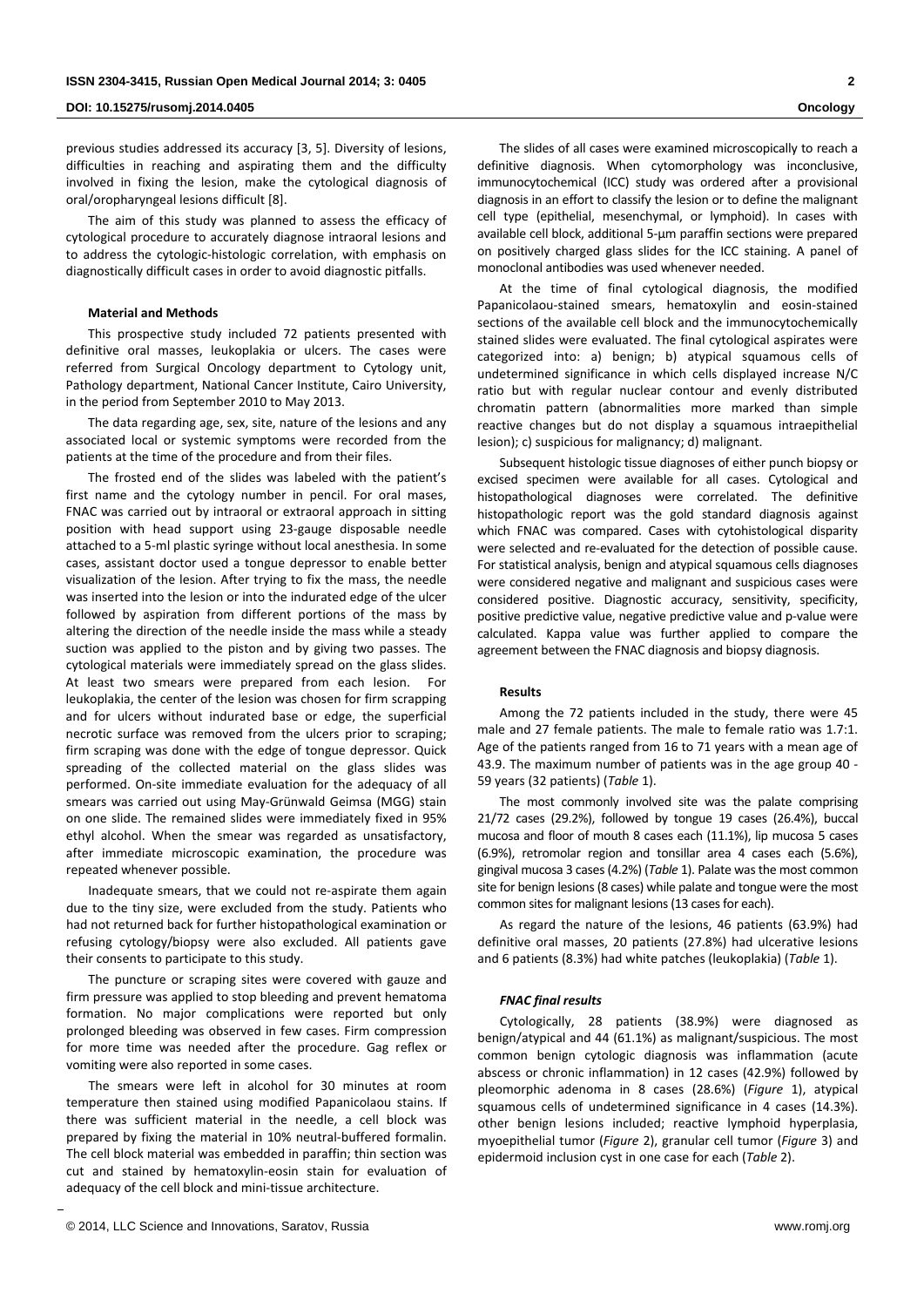# **Table 1. Clinical characteristics of the 72 studied cases diagnosed by cytology**

| Final cytodiagnosis (no.)          | Site of involvement (no.) | Age range | M: F  | Nature of lesion (no.) |
|------------------------------------|---------------------------|-----------|-------|------------------------|
| <b>Benign / Atypical (28)</b>      |                           |           |       |                        |
| Inflammation                       | - Tongue (4)              | 19-68     | 2:1   | - mass $(8)$           |
|                                    | - Palate $(3)$            |           |       | - ulcer (4)            |
|                                    | - Retromolar trigone (2)  |           |       |                        |
|                                    | - Buccal mucosa (2)       |           |       |                        |
|                                    | - Lip mucosa (1)          |           |       |                        |
| Atypical squamous cells            | - Retromolar trigone (2)  | 35-44     | 1:1   | - ulcer $(2)$          |
|                                    | - Tongue (1)              |           |       | - leukoplakia (2)      |
|                                    | - Gingival mucosa (1)     |           |       |                        |
| Pleomorphic adenoma                | - Floor of mouth (5)      | 39-52     | 1.7:1 | - mass $(8)$           |
|                                    | - Palate $(3)$            |           |       |                        |
| Reactive lymphoid hyperplasia      | - Tonsillar area (1)      | $21 - 29$ | 1:0   | - mass $(1)$           |
| Myoepithelial tumor                | - Palate $(1)$            | 45        | 1:0   | - mass $(1)$           |
| Granular cell tumor                | - Tongue (1)              | 49        | 1:0   | - mass $(1)$           |
| Epidermoid inclusion cyst          | - Palate $(1)$            | 32        | 1:0   | - mass $(1)$           |
| <b>Malignant / Suspicious (44)</b> |                           |           |       |                        |
| Squamous cell carcinoma            | - Tongue (7)              | $41 - 71$ | 4.3:1 | - ulcer (8)            |
|                                    | - Palate $(3)$            |           |       | - mass $(5)$           |
|                                    | - Buccal mucosa (3)       |           |       | - leukoplakia (3)      |
|                                    | - Gingival mucosa (2)     |           |       |                        |
|                                    | - Lip mucosa (1)          |           |       |                        |
| Suspicious squamous cells          | - Tongue (3)              | 43-51     | 2.5:1 | - ulcer (6)            |
|                                    | - Palate $(3)$            |           |       | - leukoplakia (1)      |
|                                    | - Lip mucosa (1)          |           |       |                        |
| Undifferentiated carcinoma         | - Tongue (3)              | 38-51     | 1:2   | - mass $(6)$           |
|                                    | - Buccal mucosa (2)       |           |       |                        |
|                                    | - Lip mucosal (1)         |           |       |                        |
| Mucoepidermoid carcinoma           | - Palate $(5)$            | 43-66     | 1.5:1 | - mass $(5)$           |
| Lymphoma                           | - Tonsillar area (3)      | 16-67     | 1:1   | - mass $(4)$           |
|                                    | - Palate $(1)$            |           |       |                        |
| Adenoid cystic carcinoma           | - Floor of mouth (3)      | 46-70     | 1:2   | - mass $(3)$           |
| Basal cell adenocarcinoma          | - Buccal mucosa (1)       | 55        | 0:2   | - $mass(2)$            |
|                                    | - Lip mucosa (1)          |           |       |                        |
| Malignant melanoma                 | - Palate $(1)$            | 49        | 0:1   | - mass $(1)$           |

# **Table 2. Comparison between cytological diagnoses and their respective histopathological diagnoses**

| Final cytological diagnoses   | no.            | Histopathological diagnoses                              | no.            | Remark    |
|-------------------------------|----------------|----------------------------------------------------------|----------------|-----------|
| <b>Benign / Atypical</b>      | 28             |                                                          |                |           |
| Inflammation                  | 12             | - Inflammation                                           | 9              | <b>TN</b> |
|                               |                | - Giant cell reparative granuloma                        | 2              | <b>TN</b> |
|                               |                | - Squamous cell carcinomma                               |                | <b>FN</b> |
| Atypical squamous cells       | 4              | - Hyperplastic squamous cells                            | 2              | <b>TN</b> |
|                               |                | - Hyperplastic cells é moderate dysplasia                | 2              | <b>TN</b> |
| Pleomorphic adenoma           | 8              | - Pleomorphic adenoma                                    | $\overline{7}$ | <b>TN</b> |
|                               |                | - Polymorphous low grade adenocarcinoma (PLGA)           | 1              | <b>FN</b> |
| Reactive lymphoid hyperplasia | $\mathbf{1}$   | - Follicular lymphoma                                    | $\mathbf{1}$   | <b>FN</b> |
| Myoepithelial tumor           | $\mathbf{1}$   | - Pleomorphic adenoma (PA) prominent myoepithelial cells | $\mathbf{1}$   | <b>TN</b> |
| Granular cell tumor           | 1              | - Granular cell tumor                                    | 1              | <b>TN</b> |
| Epidermoid inclusion cyst     | $\mathbf{1}$   | - Benign squamous cyst                                   | $\mathbf{1}$   | <b>TN</b> |
| <b>Malignant / Suspicious</b> | 44             |                                                          |                |           |
| Squamous cell carcinoma       | 16             | - Squamous cell carcinoma                                | 16             | TP        |
| Suspicious squamous cells     | $\overline{7}$ | - Squamous cell carcinoma                                | 6              | <b>TP</b> |
|                               |                | - Chronic active inflammation                            | 1              | FP        |
| Undifferentiated carcinoma    | 6              | - Mucoepidermoid carcinoma                               | 4              | TP        |
|                               |                | - Unclassified carcinoma                                 | 2              | TP        |
| Mucoepidermoid carcinoma      | 5              | - Mucoepidermoid carcinoma                               | 4              | TP        |
|                               |                | - Adenocarcinoma                                         | 1              | TP        |
| <b>B</b> cell NHL             | 4              | - Mucosa associated lymphoid tissue lymphoma (MALT)      | $\mathbf{1}$   | TP        |
|                               |                | - Diffuse large B cell lymphoma (DLBCL)                  | 3              | <b>TP</b> |
| Adenoid cystic carcinoma      | 3              | - Adenoid cystic carcinoma                               | $\overline{2}$ | <b>TP</b> |
|                               |                | - Polymorphous low grade adenocarcinoma (PLGA)           | 1              | TP        |
| Basal cell adenocarcinoma     | $\overline{2}$ | - Basal cell adenocarcinoma                              | $\mathbf{1}$   | <b>TP</b> |
|                               |                | - Basosquamous adenocarcinoma                            |                | <b>TP</b> |
| Malignant melanoma            | 1              | - Malignant melanoma                                     | $\mathbf{1}$   | TP        |

TP, true positive cases; FN, false negative cases; FP, false positive cases; TN, true negative cases.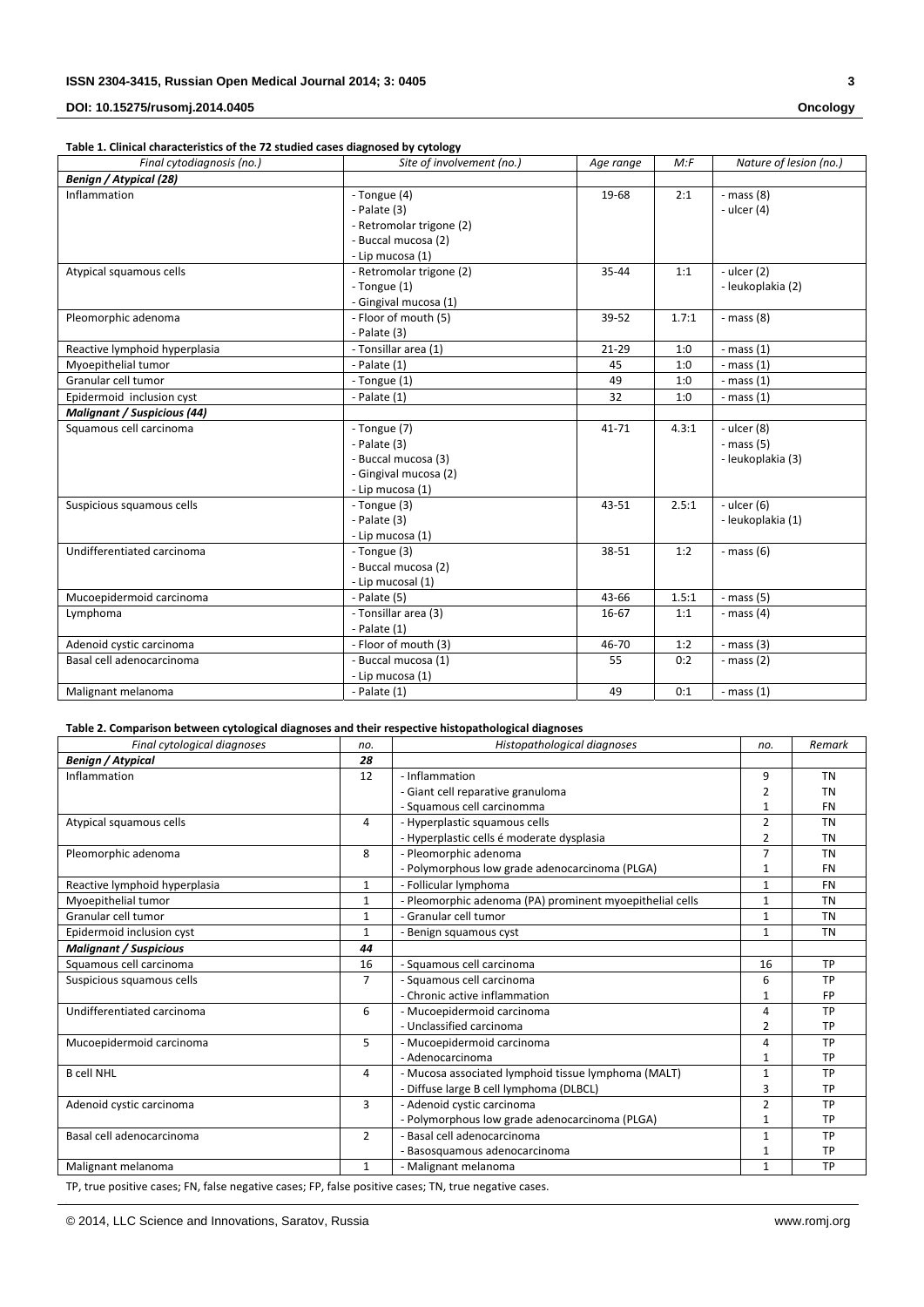

**Figure 1. A fine needle aspiration (FNA) smear revealed chondromyxoid stroma admixed with epithelial and separate myoepithelial cells. Histologic follow up confirmed the cytologic diagnosis of pleomorphic adenoma (Papanicolaou stain x200).** 



**Figure 2. A FNA smear showed cell rich aspirate of loosely cohesive plasmacytoid cells with sparse mucoid substance in the background. Misdiagnosed cytologically as myoepithelioma and proved histopathologically as pleomorphic adenoma with predominant myoepithelial component (Papanicolaou stain x200).**



**Figure 3. A FNA smear of granular cell tumor displayed discohesive clusters of uniform large cell with abundant granular cytoplasm and indistinct cell border. Corresponding histologic section demonstrated granular cells tumors (Papanicolaou stain x400).**

On the other hand, the most common malignant cytologic diagnosis was squamous cell carcinoma in 16 cases (36.4%) followed by suspicious squamous cells in 7 cases (15.9%), undifferentiated carcinoma in 6 cases (13.6%), mucoepidermoid carcinoma in 5 cases each (11.4%), suspicious for lymphoma in 4 cases (9.1%), adenoid cystic carcinoma (*Figure* 4) in 3 cases (6.8%), basal cell adenocarcinoma in 2 cases (4.5%) (*Figure* 5) and suspicious for malignant melanoma in one case (2.3%) (*Figure* 6) (*Table* 2).



**Figure 4. A FNA smear showed features of adenoid cystic carcinoma with typical acellular hyaline globules surrounded by malignant basaloid cells. The case correlated well with the histopathology (Papanicolaou stain x200).**



**Figure 5. A FNA smear of basal cell carcinoma consists of tightly cohesive three‐dimensional cluster of rounded and oval epithelial cells that are small with high nuclear cytoplasmic ratio, hyperchromatic nuclei and peripheral palisading in an inflammatory background (Papanicolaou stain x400).**



**Figure 6. A FNA smear of malignant melanoma revealed loosely scattered malignant cells had rounded nuclei, high nucleo‐cytoplasmic ratio, prominent nucleoli and frequent mitosis (Papanicolaou stain x400).**

# *Immunocytochemical results*

Three cases were provisionally diagnosed as "positive for undifferentiated malignant tumor cells not otherwise specified". The cases were subjected to panel of ICC markers on the cell block material. The cells of two cases were positive for cytokeratin protein confirming the diagnosis of undifferentiated carcinoma, the remaining case was positive for leukocyte common antigen (LCA) confirming the diagnosis of diffuse large cell lymphoma. One tonsillar mass was provisionally diagnosed as "atypical lymphoid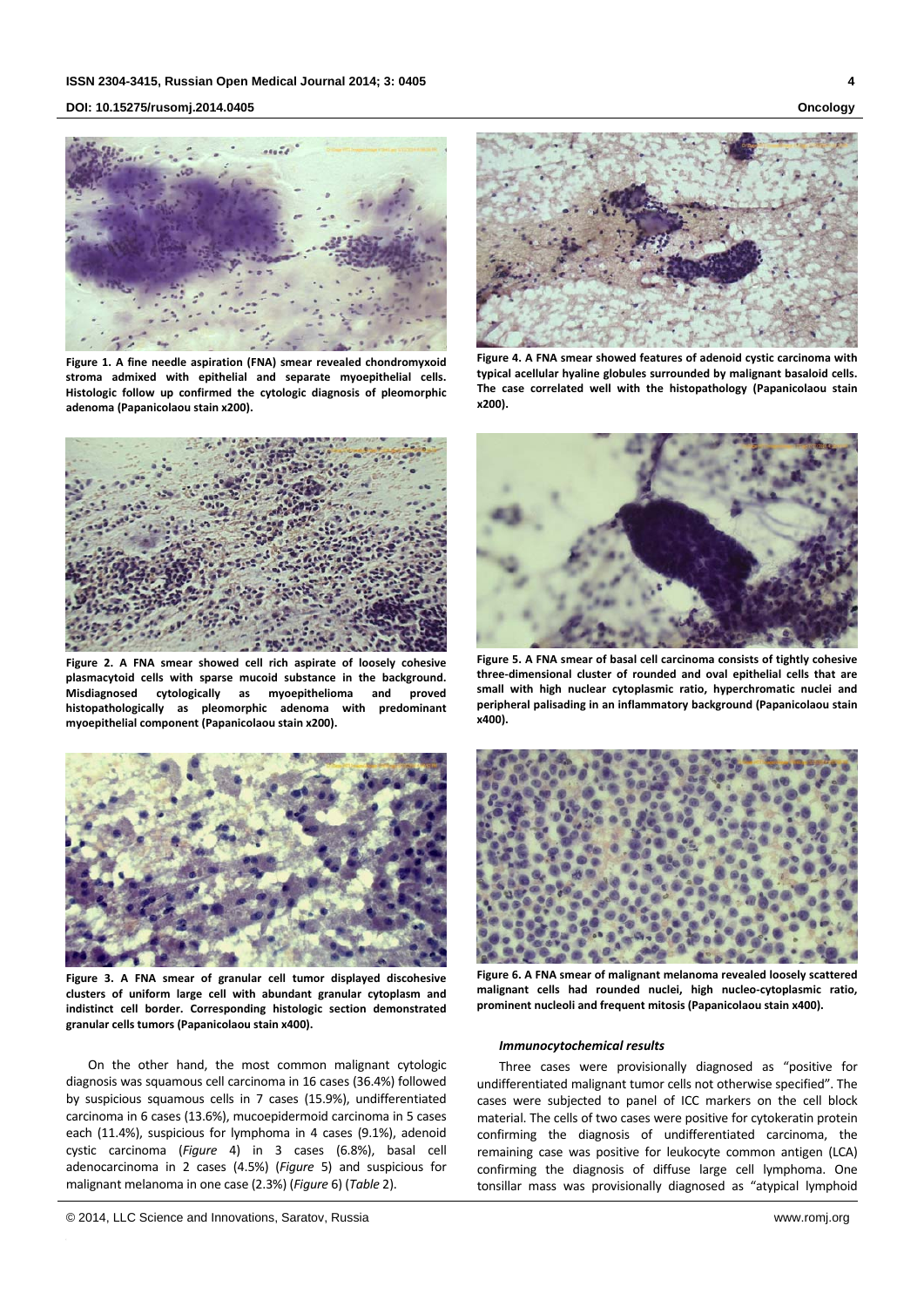proliferation", difficult to identify whether it is atypical reactive process or lymphoid neoplasm. The smears were subjected to ICC. The cells revealed light chain restriction and CD20 immunostain positivity, confirming the diagnosis of B cell. The suspicious case for malignant melanoma was subjected to panel of ICC markers on the cell block material. The cells was positive for HMB‐45 confirming the diagnosis of malignant amelanotic melanoma (*Figure* 7).



**Figure 7. ICC stain for HMB‐45 of the previous case cell block demonstrated diffuse cytoplasmic positivity of the malignant cells (Immunostain x200).**



**Figure 8. A FNA smear revealed multiple giant cells in hemorrhagic background with scattered inflammatory cells. The case was misdiagnosed cytologically as chronic granulomatous inflammation and diagnosed histopathologically as giant cell reparative granuloma (Papanicolaou stain x100).**

**Table 3. Comparative analysis of final cytological results and histopathological diagnoses** 

| Cytological | Histopathological diagnoses |            | Total |  |
|-------------|-----------------------------|------------|-------|--|
| diagnoses   | Benign                      | Malignant  |       |  |
| Benign      | 25 (89.3%)                  | 3(10.7%)   | 28    |  |
|             | ΤN                          | FN         |       |  |
| Malignant   | 1(2.3%)                     | 43 (97.7%) | 44    |  |
|             | FP                          | ТP         |       |  |

TP, true positive cases; FN, false negative cases; FP, false positive cases; TN, true negative cases.

| <b>Statistical parameters</b>   | Value | 95% CI (%) |       |  |  |  |
|---------------------------------|-------|------------|-------|--|--|--|
|                                 |       | Lower      | Upper |  |  |  |
| Sensitivity                     | 93.5  | 86.1       | 100   |  |  |  |
| Specificity                     | 96.2  | 88.2       | 100   |  |  |  |
| Positive predictive value (PPV) | 89.3  | 77.1       | 100   |  |  |  |
| Negative predictive value (NPV) | 97.7  | 93.1       | 100   |  |  |  |

**Table 4. Diagnostic reliability of cytological diagnoses**

CI, confidence interval.

# *Correlation of final FNAC results with clinico‐pathological diagnoses*

Histopathological diagnosis was available in all cases. Among the cytologically proven 28 benign cases, 25 cases were confirmed histopathologically as benign, while 3 cases were incorrectly interpreted cytologically as benign, resulting in a false negative rate of 6.5%. On the other hand, of the 44 cytologically documented malignant cases, malignancy was histopathologically confirmed in all cases except one (*Table* 3), resulting in a false positive rate of 3.8%.

In the current study, the diagnostic reliability was as follows: Sensitivity was 93.5%; specificity 96.2%; PPV 97.7%; NPV 89.3% and overall diagnostic accuracy 94.4% (*Table* 4). A statistically significant relation was found between cytological and pathological diagnosis (P<0.001). Kappa was 0.882 indicating a good agreement between cytological and pathologic results.

On focusing on the detailed relation between cytological and pathological diagnoses, the diagnostic errors occurred in 4 cases: a case of polymorphous low grade adenocarcinoma (PLGA) that was reported as "pleomorphic adenoma", the patient was 45 year old female with a floor of the mouth mass 1.5x1.5 cm for about one year with stationary course not responding to antibiotic therapy. The overlying mucosa showed erosions. FNAC was performed by extraoral approach. Review of the slides revealed high cellularity with epithelial cells formed sheets and clusters. The cells were uniform, with round to ovoid hyperchromatic nuclei and moderate cytoplasm. Myxoid matrix was dispersed in the background similar to that pleomorphic adenoma. The second case was well differentiated squamous cell carcinoma that was reported cytologically as "inflammatory lesion", the patient was 68 year old male complained of the pain and ulcerative lesion of the right middle tongue for about 6 months from which scrape cytology was performed. He was a smoker (one and half packet/day). He also had very low dental hygiene. Review of the slides showed mildly atypical squamous cells in a marked inflammatory background. The squamous cells showed a wide range of maturation ranging from small immature type to highly keratinized cells with the number of latter being predominant. The third case was follicular lymphoma that was reported as "reactive lymphoid hyperplasia", the patient was 58 years old male with a right tonsillar enlargement which was persisted for 1.5 months associated with dysphagia. The examination revealed tonsillar asymmetry, with the enlarged right tonsil, measuring about 2.0x1.5 cm. The tonsillar mucosal surface was erythematous. FNAC was performed. Review of the slides revealed mild to moderate cellularity of polymorphous lymphoid population with scattered histiocytes, the cytomorphology was favoring reactive lymph node. Therefore no ancillary techniques were requested. In the last case, a cytological diagnosis of squamous cell carcinoma was made but the histopathological examination proved to be chronic granulomatous inflammation. The patient was a 49 year old male with a 1.0x1.5 cm mass in gingival mucosa for 4 months. FNAC was performed. On review, this case showed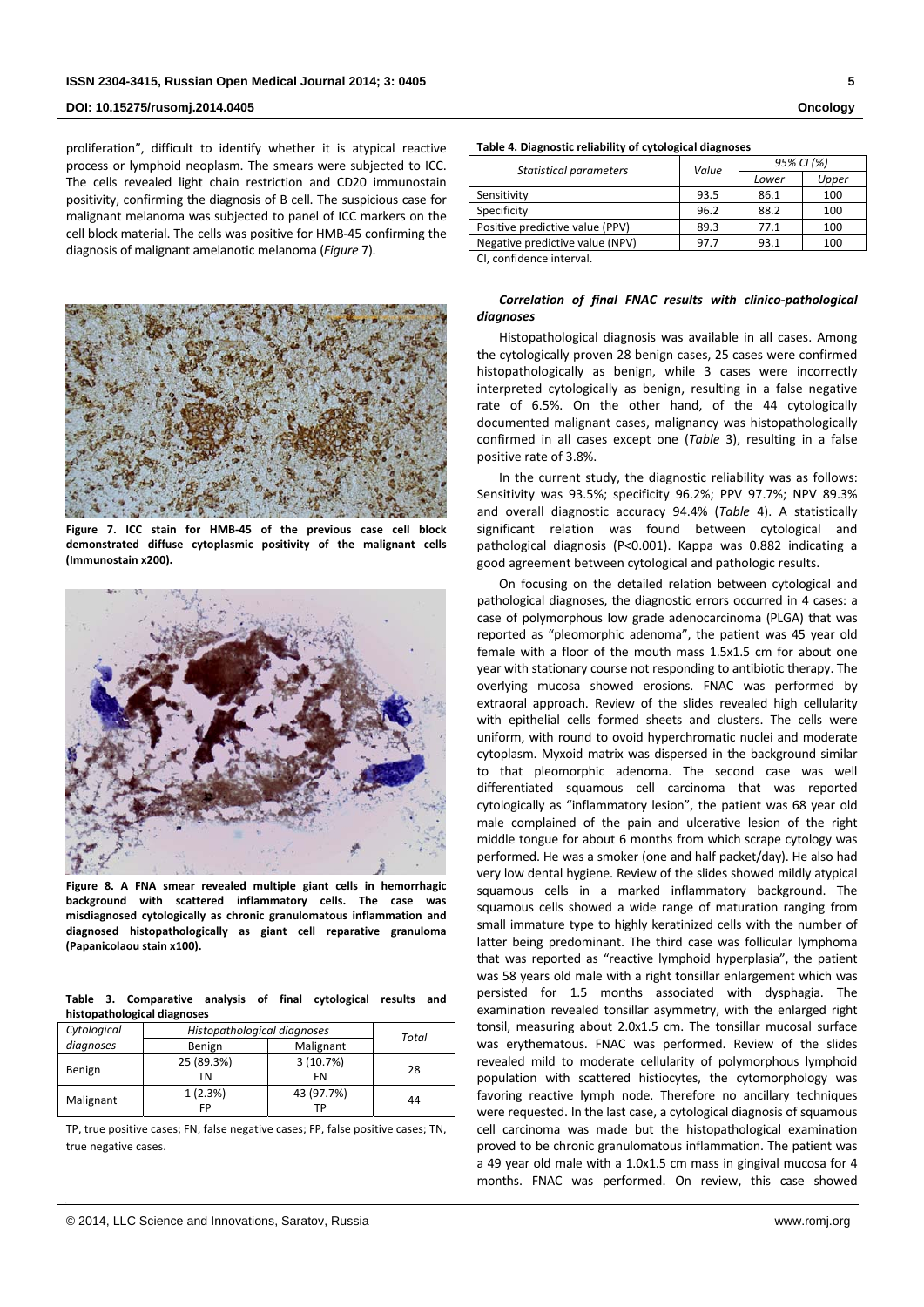extensive necrotizing inflammation with dispersed mixed population of lymphocytes, plasma cells, epithelioid histiocytes and few discohesive clusters of atypical squamous cells with hyperchromatic nuclei misinterpreted as squamous cell carcinoma with liquifactive necrosis on cytology (*Table* 2).

Relation between types specific benign diagnoses with that of histopathology revealed that cytology was correctly identified 3 cases as benign but the exact typing was not accurately defined. Thus the rate of agreement in the diagnosis of benign tumors was 88% (22/25). Two cases were reported cytologically as chronic granulomatous inflammation but were diagnosed pathologically as giant cell reparative granuloma (*Figure* 8). Review of the slides revealed hypocellular hemorrhagic smears with multinucleated giant cells and scattered chronic inflammatory cells. One of these two cases revealed neutrophils in addition. Few fibrovascular fragments were also detected. Another case was cytologically diagnosed as myoepithelial tumor (*Figure* 2) but was proved pathologically to be pleomorphic adenoma with predominant myoepithelial component. The cellular smears composed plasmacytoid cells as well as fascicle and clusters of plump spindle shaped cells and few myxoid stroma. No glandular cells detected (*Table* 2).

Relation between type specific malignant diagnoses with that of histopathology revealed: in one patient, polymorphous low grade adenocarcinoma was misinterpreted by FNAC as adenoid cystic carcinoma, one cases of adenocarcinoma were cytologically diagnosed as mucoepidermoid carcinoma, 4 cases of mucoepidermoid carcinoma were cytologically diagnosed as undifferentiated carcinoma. Cytology was correctly identified these cases as malignant but the exact type was not correctly identified. For statistical analysis, these cases were considered as true positive (*Table* 2). The rate of agreement of histopathologic type in malignant tumors was 86% (37/43 cases).

# **Discussion**

The diagnosis of oral lesions can be made by a variety of diagnostic tools, including punch biopsy, open surgical biopsy, exfoliative cytology, and FNAC. Each tool has advantages and disadvantages. As compared to biopsy, FNAC is an outpatient procedure and has minimal risk of complications. When the material is adequate, it is possible to separate benign from malignant lesions as well as to subtype malignancies. By altering the direction of the needle inside the mass and by giving multiple passes, anyone can sample different parts of large tumors [4]. However, FNAC in intraoral lesions is reported to be less sensitive and specific than that of any other superficial lesions. This may be due to the small size, deep location of the lesions, limited space for maneuvering the needle and difficulty in fixing the intraoral lesion for adequate aspiration [5]. Although FNAC is used increasingly in the evaluation of lesions of the neck and head region, experience remains limited in the aspiration of intraoral masses [9]. The objective of this study was to find out the accuracy of FNAC procedure in the diagnosis of oral lesions by comparing the cytology of these tumors with their histopathological findings.

Reaching an accurate diagnosis of oral lesions permits applying specific surgical procedure. Management of oral cancer necessitates an aggressive surgery that might sacrifice adjacent structures. Using this management on benign lesions is not acceptable. It is, therefore, essential to accurately diagnose the lesions before undertaking any surgical procedure to choose the operation with little oral destruction [2].

In the current study a total of 72 patients underwent cytological and histopathological examination were later made to compare the cytological results. There was male predominance with ratio being 1.7:1.0. A similar result was achieved by Gupta et al., 2012 [5]. A closer to our results was recorded in the studies done by Daskalopoulou et al., 1997 [10] and Gillani et al., 2012 [1], where male to female ratio was 1.3:1.0 and 1.5:1.0, respectively. An obvious female predilection was reported by others with male: female ratio of 1:3 [4]. The incidence of oral lesions was equal in both sexes in another study [3].

Among the 72 cases, the age of patients ranged from 16 to 71 years with mean age of 43.9 years. The cause for this wide age distribution might be related to that there were variety of tumors which included in this study and they reported in different ages. In a study done by others, the age of patients ranged from 24 to 80 years with mean age of 51 years [1]. In another study, age of the patients ranged from 14 months to 84 years with a mean age of 46.9 [3]. The age range was 1‐85 years with mean age was 39 years in the series of Isaac et al., 2013 [2].

Palate and tongue were the most frequently involved sites in the present study, in 29.2% and 26.4% respectively. These results were relatively comparable to 42% and 22.3% reported by others [5]. In another study, the most commonly involved sites were alveolar ridge (27.5%) followed by palate (25%), while the tongue involved in 12.5% of their cases [1]. In the study of Isaac et al., 2013, tongue and palate were involved in 3.4% and 1.1% of their cases respectively [2].

In this series, sensitivity was 93.5%; specificity was 96.2%; positive predictive value (PPV) and negative predictive value (NPP) were 97.7% and 89.3% respectively. In a similar work, oral FNAC gave sensitivity and specificity of 93.75% and 95.45% respectively [11]. A near similar sensitivity and specificity were recorded with 96.7%, and 98% results respectively [10]. In a study by Singh et al., 2011, the specificity and PPV were 100% but sensitivity was a bit low being 77.7% as there were six false negative cases [8]. In another study, overall sensitivity was 100% and specificity 89% [1]. PPV was calculated to be 97% and NPV 100%. In 2008, Dr. Singh and his colleagues found out that sensitivity was 97.8%, and specificity 88.35% with PPV 93.93% and NPV 93.75% [3].

The accuracy rate achieved in the current work was 94.4%. Accuracy rates as high as 97.5% had been reported by others [1, 10, 12]. Saleh et al., 2008 [4] and Gupta et al., 2012 [5] were concluded low accuracy rate of 87.7% and 86.6%, respectively. The diagnostic accuracy of oral cytopathology is variable which obviously depends on a number of factors such as the experience of the cytologists, inherited limitations of lesions, the type and quality of sample material and regions where FNAC is used as a common practice and areas where it is not [1].

The most commonly aspirated malignant tumor in the current study was squamous cell carcinoma constituting 52.3% (23/44) of all malignancy. This finding is explainable as squamous cell carcinoma accounts for the vast majority of malignancies of head and neck region [9]. Gillani et al., 2012 [1] and Isaac et al., 2013 [2] also encountered maximum of squamous cell carcinoma in their studies, 75% and 73.3% respectively. In the current study, 95.7% (22/23) of squamous cell carcinoma cases were accurately diagnosed on FNAC. In studies performed by others, 100% of their squamous cell carcinoma cases were correctly diagnosed cytologically [1, 2]. In the study on oral squamous cell carcinoma, it was found that FNAC was true positive in 92.9%; hence it was concluded that FNAC can be safely used as reliable diagnostic test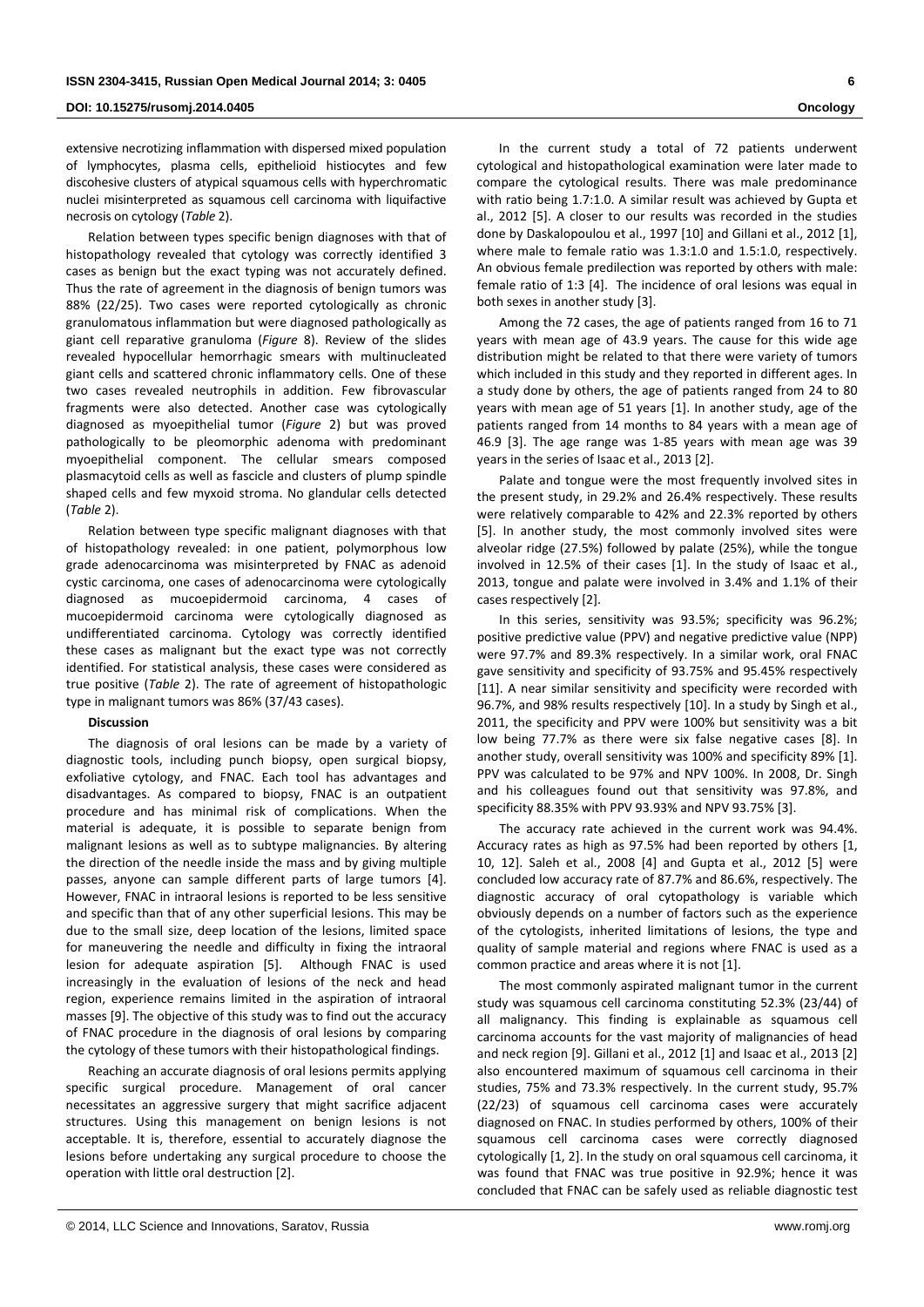for picking up squamous cell carcinoma of oral cavity [13]. In the present study, only one false positive squamous cell carcinoma was reported. This case emphasizes that a diagnosis of squamous cell carcinoma in the presence of inflammation should be offered with extreme caution due to the reactive squamous atypia [13]. The attention to scattered atypical squamous cells with hyperchromatic irregular wrinkled nuclei and considering the presence of a mass lesion may have been good clues to suspect squamous cell carcinoma in oral cavity in setting of inflammatory background [4].

The most commonly aspirated benign lesion in the current study was inflammation constituting 42.9% of all benign diagnoses (12/28). One case that showed inflammatory diagnosis on cytology was found to be well differentiated squamous cell carcinoma on histopathology (false negative cases). Misdiagnosis of well differentiated squamous cell carcinoma as a benign lesion or an acute inflammation commonly occurs in clinical practice, thus if clinical index of suspicion is high, even in the presence of numerous inflammatory cells, a benign diagnosis should never be rendered [14]. The main treatment of oral squamous cell carcinoma is complete surgical excision. Lymph node dissection is performed when lymphadenopathy is evident. Radiation therapy is often used as an adjunct to surgery. Chemotherapy is reserved for palliative therapy [13].

Other commonly aspirated tumors were of minor salivary gland tumors. There were 18 cases in total. Nine cases were correctly matched with the pathology report. One case was false negative. Eight cases were correctly identified as being benign or malignant on cytology but the exact type was not correctly determined on correlation with histopathology; in one case, pleomorphic adenoma with predominant myoepithelial cells was interpreted cytologically as myoepithelial tumor. Others reported that cytological diagnosis of pleomorphic adenoma in most instances is straightforward. Problem in the diagnosis, however, can be encountered if there is a predominance of one of its elements. If the epithelial or myoepithelial cells predominate, myoepithelioma or basal cell adenoma may be suspected. The fine needle may not aspirate the scant component, therefore presenting diagnostic difficulties [15]. However, their separation does not seem very important since their treatment is the same [16]. One case of adenocarcinoma was cytologically diagnosed as mucoepidermoid carcinoma and 4 mucoepidermoid carcinoma cases were diagnosed cytologically as undifferentiated carcinoma. It is well-known that the morphological variability of mucoepidermoid carcinoma of the salivary glands may lead to interpretative difficulties on FNAC diagnosis [16]. High grade neoplasms are more easily recognizable as malignant with or without exact typing and, therefore, the appropriate management is complete and aggressive resection [17]. One patient of polymorphous low grade adenocarcinoma (PLGA) was misinterpreted by FNAC as adenoid cystic carcinoma. Although adenoid cystic carcinoma is a high grade tumor with high capacity for invasion and metastasis, in most cases, it does not show cell atypia or mitotic figures and can be misinterpret with other benign or low grade tumor. In some cases, differentiation from PLGA is not possible. Considering the difference in treatment planning and prognosis between these tumors, more effort must be done for such differentiation [18]. PLGA is slowly growing tumor. Its treatment is wide surgical excision as metastasis to cervical lymph nodes is not common and distant metastasis is rare. If the lesion recurs it can be successfully treated by another surgical excision.

Treatment of adenoid cystic carcinoma is aggressive surgical resection [5]. The last false negative minor salivary gland case which was given pleomorphic adenoma on cytology was found to be PLGA on histopathology. The highly cellular smear with uniform bland epithelial cells and dispersed myxoid matrix in the background led to the mis‐diagnosis. A similar false negative case was reported by others [19, 8, 5]. PLGA may be difficult to diagnose cytologically as its features overlap considerably with those of other tumors as well as the experience with cytological findings in these tumors is limited [5].

Oral lymphoma was recorded in 5 cases. One case was provisionally diagnosed as "positive for undifferentiated malignant tumor cells not otherwise specified". Another one was provisionally diagnosed as "atypical lymphoid proliferation", difficult to identify whether it is atypical reactive process or lymphoid neoplasm. These two cases were subjected to ICC markers confirming the diagnosis of B cell lymphoma. These results were in concordance with that reported by others who concluded that, fine needle aspiration (FNA) in conjunction with ICC is superior for the diagnosis of non‐Hodgkin's lymphoma of the oral cavity [20]. Gunjan et al., 2011 in his study on extra‐nodal oral lymphomas concluded that FNAC shows infiltration of polymorphonuclear cells, plasma cells and lymphocytes hence giving inconclusive appearance [21]. In the present study, one tonsillar reactive lymphoid hyperplasia case was proved to be follicular lymphoma, centrocytic/centroblastic on histopathology (false negative case). Review of the slides revealed mild to moderate polymorphous cellularity that still favoring reactive lymph node. Gupta et al., 2012 in their series reported 2 false‐ negative lymphoma cases due to sampling error from the posterior soft palate highlighting the difficulties in approaching deep intraoral sites [5]. This problem might be responsible for our false negative case. It is reported that unilateral tonsillar enlargement is considered to be a sign of a potential tonsillar malignancy when other causes of the unilateral tonsillar enlargement, such as acute infection, have been excluded. This sign was recorded in 84% of tonsillar lymphoma cases in a previous study [22].

The current work showed an accuracy of 97.7% (43/44) for the diagnosis of malignant tumors. An accuracy of 100% for malignancy was reported by others [2, 4]. A lower accuracy rate of 94% for malignancy was reported by Gandhi et al., 2011. The current work showed an accuracy of 89.3% (25/28) for the diagnosis of benign tumors. In another studies, intraoral FNAC gave a diagnostic accuracy of 90% and 92% respectively for benign lesions [2, 11]. An accuracy of 100% for benign lesions was reported by others [1].

# **Conclusion**

Cytological examination of oral cavity is an accurate and reliable diagnostic tool in the pre‐operative work up of patients with intraoral lesions. Detailed cytomorphologic examination coupled with clinical data and appropriate immunocytochemical study, in some cases, can lead to an accurate diagnosis. Although most cases are not problematic, there are few cases that can be challenging to the cytopathologists especially minor salivary gland masses. These pifalls, therefore, should always be kept in mind when faced with a difficult and challenging case of oral cavity.

**Conflict of interest:** none declared.